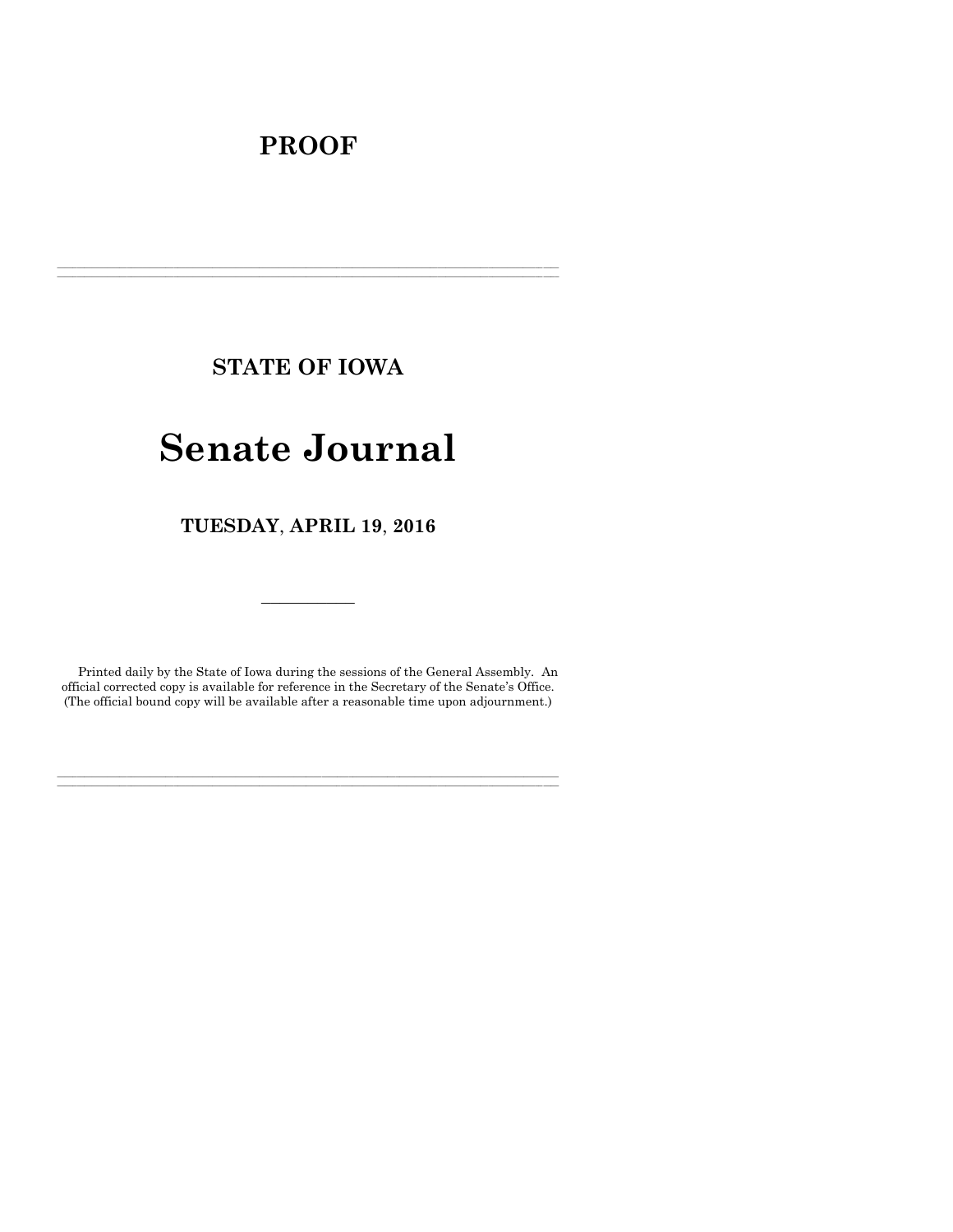# **JOURNAL OF THE SENATE**

 $\frac{1}{2}$ 

ONE HUNDREDTH CALENDAR DAY FIFTY-NINTH SESSION DAY

Senate Chamber Des Moines, Iowa, Tuesday, April 19, 2016

The Senate met in regular session at 9:04 a.m., President Jochum presiding.

Prayer was sung by Sunshine Singers from Fort Dodge, Iowa and surrounding areas. They were the guests of Senator Kraayenbrink.

#### PLEDGE OF ALLEGIANCE

The Pledge of Allegiance was led by Senate Page Kasey Springsteen.

The Journal of Monday, April 18, 2016, was approved.

#### HOUSE MESSAGES RECEIVED AND CONSIDERED

The following messages were received from the Chief Clerk of the House:

MADAM PRESIDENT: I am directed to inform your honorable body that the House has on April 18, 2016, **concurred** in the Senate amendment **and passed** the following bill in which the concurrence of the House was asked:

**[House File 2414](http://coolice.legis.iowa.gov/Cool-ICE/default.asp?Category=billinfo&Service=Billbook&frame=1&GA=86&hbill=HF2414)**, a bill for an act providing for the regulation of transportation network companies, and including applicability provisions.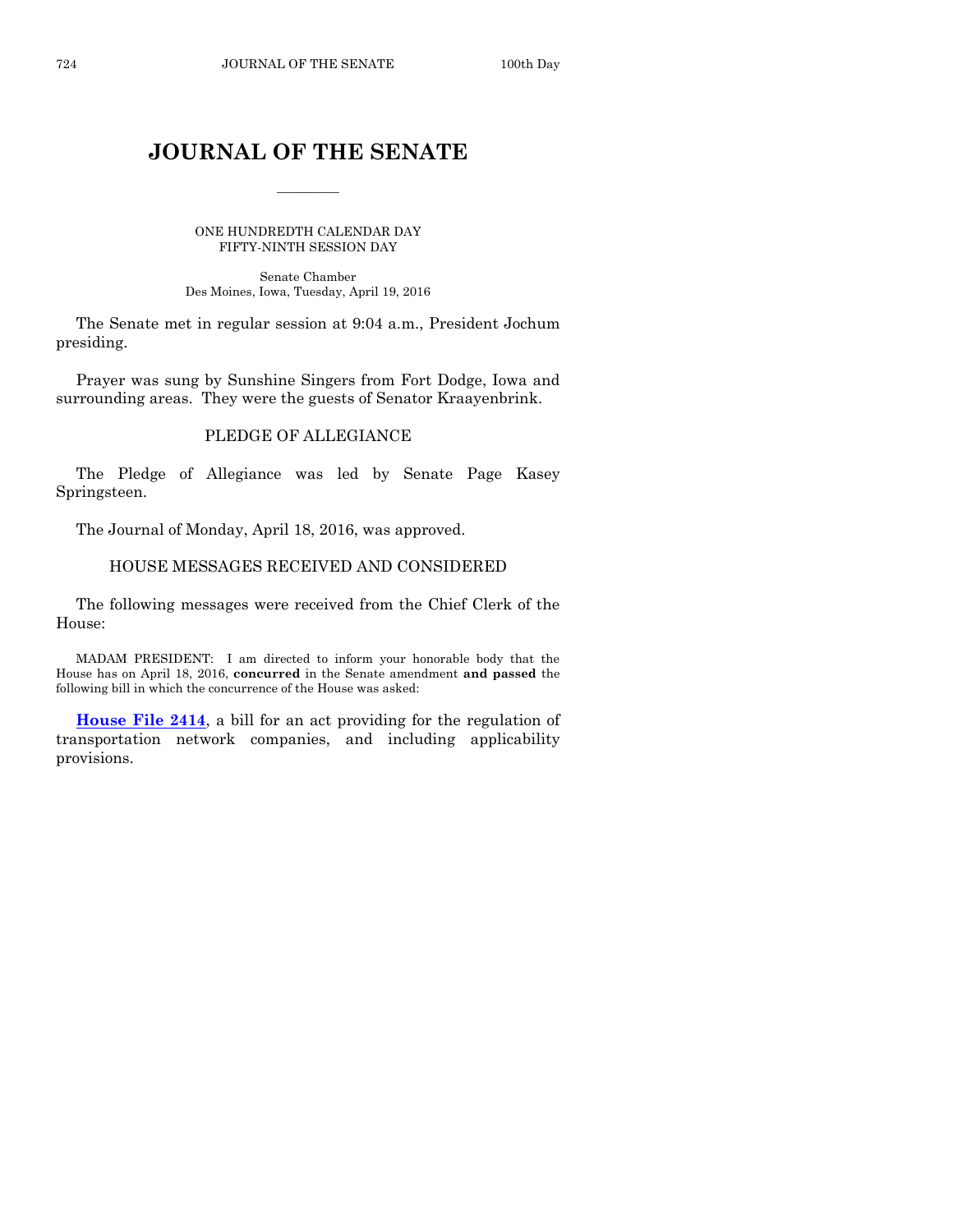ALSO: That the House has on April 18, 2016, **passed** the following bills in which the concurrence of the Senate is sked:

**[House File 2455](http://coolice.legis.iowa.gov/Cool-ICE/default.asp?Category=billinfo&Service=Billbook&frame=1&GA=86&hbill=HF2455)**, a bill for an act making appropriations to the department of cultural affairs, the economic development authority, the Iowa finance authority, the public employment relations board, the department of workforce development, and the state board of regents and certain regents institutions.

Read first time and referred to committee on **Appropriations**.

**[House File 2457](http://coolice.legis.iowa.gov/Cool-ICE/default.asp?Category=billinfo&Service=Billbook&frame=1&GA=86&hbill=HF2457)**, a bill for an act relating to appropriations to the judicial branch.

Read first time and attached to **companion [Senate File 2321](http://coolice.legis.iowa.gov/Cool-ICE/default.asp?Category=billinfo&Service=Billbook&frame=1&GA=86&hbill=SF2321)**.

**[House File](http://coolice.legis.iowa.gov/Cool-ICE/default.asp?Category=billinfo&Service=Billbook&frame=1&GA=86&hbill=HF2458) 2458**, a bill for an act relating to appropriations to the justice system.

Read first time and attached to **similar [Senate File 2322](http://coolice.legis.iowa.gov/Cool-ICE/default.asp?Category=billinfo&Service=Billbook&frame=1&GA=86&hbill=SF2322)**.

#### SPECIAL PRESENTATION TO SENATE PAGES

The Senate Pages were invited to the well of the Senate for a special presentation and thanked by Senators Dix and Gronstal and President Jochum for their service to the Senate.

A Certificate of Excellence for serving with honor and distinction as a Senate Page during the 2016 Regular Eighty-sixth General Assembly and individual and group pictures were presented to each of the following pages:

Hannah Dettmann, Philip Kiely, Lindsay Larkin, Kira Le, Samantha Lofthouse, Casey Nickel, Cade Olmstead, Ashton Price, Mitchell Sinclair, Kasey Springsteen, Sarah Thompson, and Emily Turek.

The Senate rose and expressed its appreciation.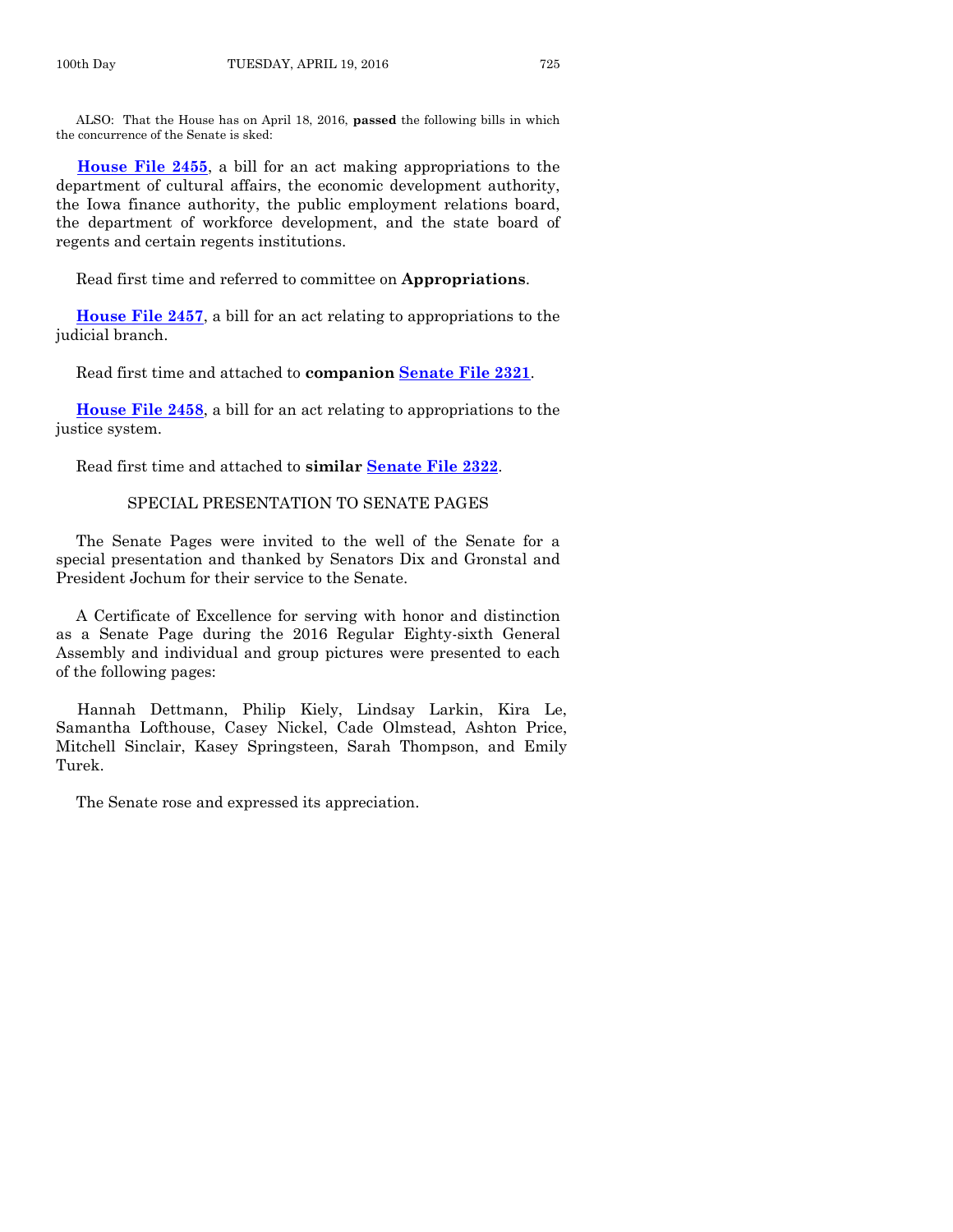# RECESS

On motion of Senator Gronstal, the Senate recessed at 9:44 a.m. until 1:00 p.m.

# RECONVENED

The Senate reconvened at 1:01 p.m., President Jochum presiding.

# CONSIDERATION OF RESOLUTION (Regular Calendar)

Senator Gronstal asked and received unanimous consent to take up for consideration [Senate Resolution 116.](http://coolice.legis.iowa.gov/Cool-ICE/default.asp?Category=billinfo&Service=Billbook&frame=1&GA=86&hbill=SR116)

# **[Senate Resolution 116](http://coolice.legis.iowa.gov/Cool-ICE/default.asp?Category=billinfo&Service=Billbook&frame=1&GA=86&hbill=SR116)**

On motion of Senator Gronstal, **Senate [Resolution 116](http://coolice.legis.iowa.gov/Cool-ICE/default.asp?Category=billinfo&Service=Billbook&frame=1&GA=86&hbill=SR116)**, a resolution honoring Senator Dick L. Dearden for his years of service in the Senate, was taken up for consideration.

Senator Gronstal moved the adoption of [Senate Resolution 116,](http://coolice.legis.iowa.gov/Cool-ICE/default.asp?Category=billinfo&Service=Billbook&frame=1&GA=86&hbill=SR116) which motion prevailed by a voice vote.

Senator Dearden addressed the Senate with brief remarks.

The Senate rose and expressed its tribute to Senator Dearden.

# **RECESS**

On motion of Senator Gronstal, the Senate recessed at 2:06 p.m. until the completion of a meeting of the committee on Ways and Means.

# RECONVENED

The Senate reconvened at 3:17 p.m., President Jochum presiding.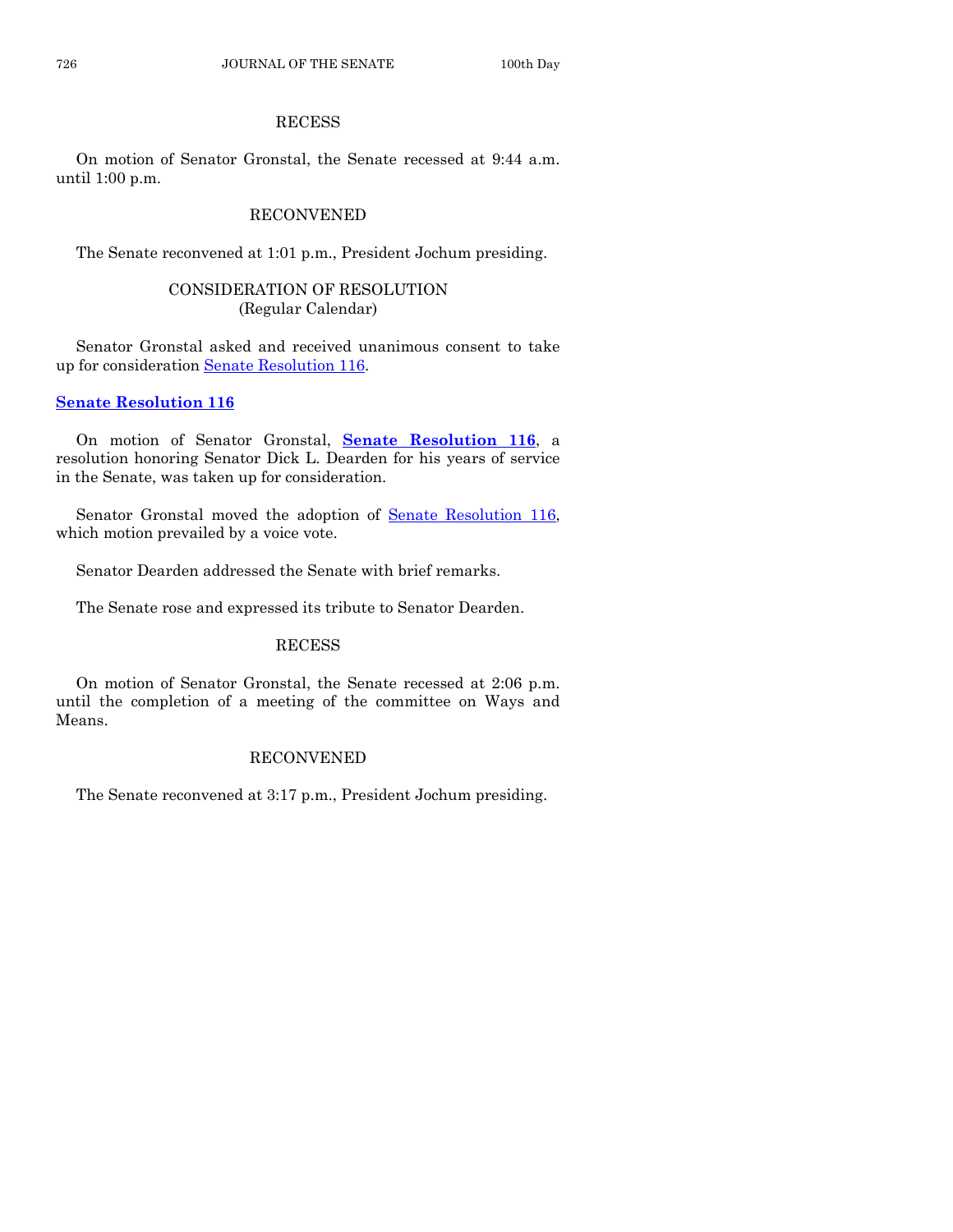# UNFINISHED BUSINESS (Deferred April 18, 2016)

#### **[House File 2454](http://coolice.legis.iowa.gov/Cool-ICE/default.asp?Category=billinfo&Service=Billbook&frame=1&GA=86&hbill=HF2454)**

The Senate resumed consideration of **[House File 2454](http://coolice.legis.iowa.gov/Cool-ICE/default.asp?Category=billinfo&Service=Billbook&frame=1&GA=86&hbill=HF2454)**, a bill for an act relating to and making appropriations involving state government entities involved with agriculture, natural resources, and environmental protection, and including effective date provisions, deferred April 18, 2016.

Senator Johnson offered amendment S-[5136,](http://coolice.legis.iowa.gov/Cool-ICE/default.asp?Category=billinfo&Service=Billbook&frame=1&GA=86&hbill=S5136) filed by him on April 18, 2016, to pages 25 and amending the title page of the bill.

Senator Gronstal raised the point of order that amendment S–[5136](http://coolice.legis.iowa.gov/Cool-ICE/default.asp?Category=billinfo&Service=Billbook&frame=1&GA=86&hbill=S5136) was not germane to the bill.

The Chair ruled the point well-taken and amendment S–[5136](http://coolice.legis.iowa.gov/Cool-ICE/default.asp?Category=billinfo&Service=Billbook&frame=1&GA=86&hbill=S5136) out of order.

Senator Wilhelm moved that the bill be read the last time now and placed upon its passage, which motion prevailed by a voice vote, and the bill was read the last time.

On the question "Shall the bill pass?"  $(H.F. 2454)$ , the vote was:

Yeas, 31:

| Allen        | Dearden  | Johnson      | Rozenboom  |
|--------------|----------|--------------|------------|
| Bertrand     | Dotzler  | Kapucian     | Schoenjahn |
| Bisignano    | Dvorsky  | Kinney       | Schultz    |
| Bolkcom      | Gronstal | Mathis       | Seng       |
| Bowman       | Hart     | McCoy        | Sodders    |
| <b>Brase</b> | Hogg     | Petersen     | Taylor     |
| Courtney     | Horn     | Quirmbach    | Wilhelm    |
| Danielson    | Jochum   | Ragan        |            |
| Nays, 19:    |          |              |            |
| Anderson     | Costello | Kraayenbrink | Smith      |
| Behn         | Dix      | Schneider    | Whitver    |
| Breitbach    | Feenstra | Segebart     | Zaun       |
| Chapman      | Garrett  | Shipley      | Zumbach    |
| Chelgren     | Guth     | Sinclair     |            |

Absent, none.

The bill, having received a constitutional majority, was declared to have passed the Senate and the title, as amended, was agreed to.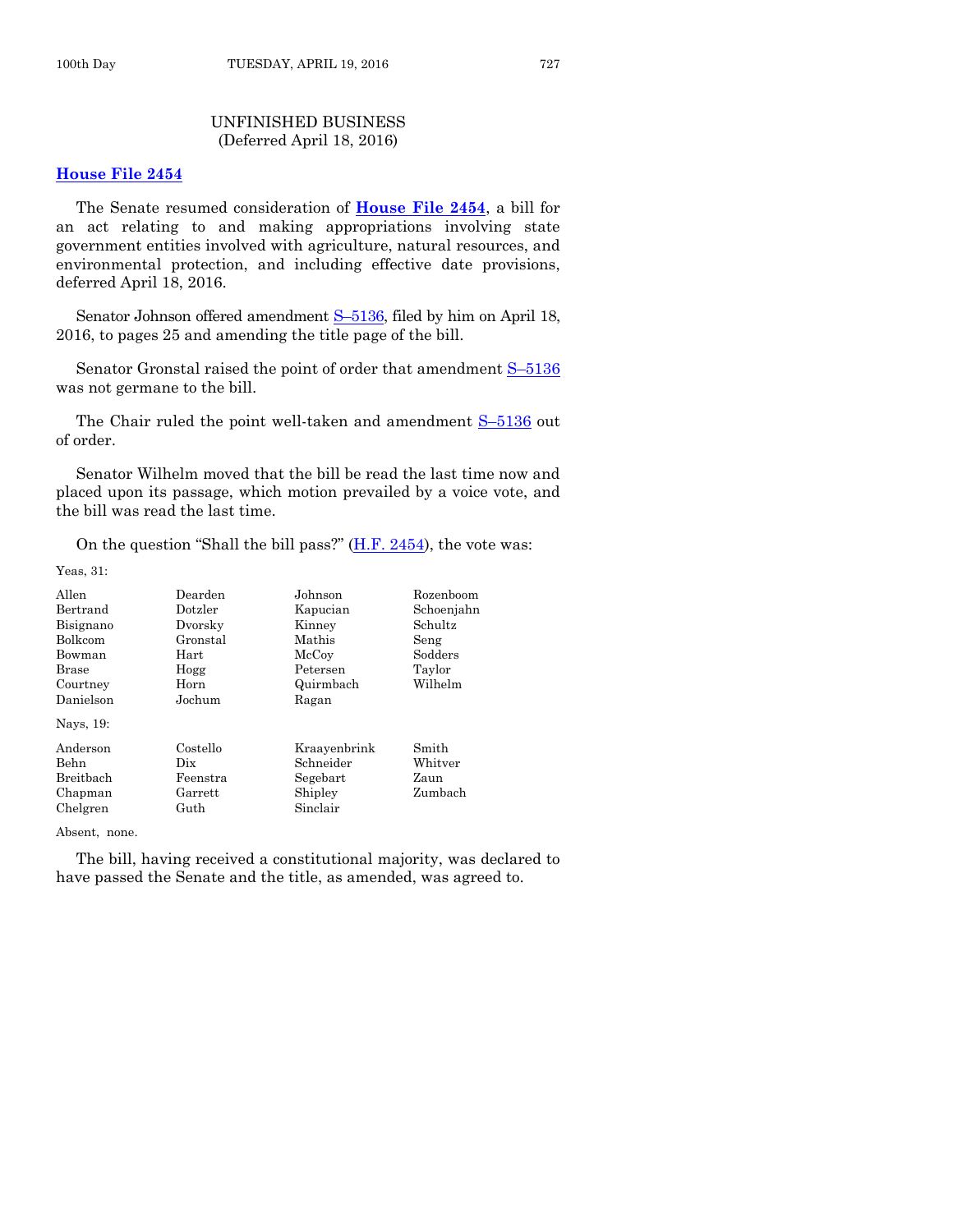#### WITHDRAWN

Senator Wilhelm asked and received unanimous consent that **[Senate File 2315](http://coolice.legis.iowa.gov/Cool-ICE/default.asp?Category=billinfo&Service=Billbook&frame=1&GA=86&hbill=SF2315)** be **withdrawn** from further consideration of the Senate.

# CONSIDERATION OF BILL (Appropriations Calendar)

Senator Gronstal asked and received unanimous consent to take up for consideration [Senate File 2320.](http://coolice.legis.iowa.gov/Cool-ICE/default.asp?Category=billinfo&Service=Billbook&frame=1&GA=86&hbill=SF2320)

#### **[Senate File 2320](http://coolice.legis.iowa.gov/Cool-ICE/default.asp?Category=billinfo&Service=Billbook&frame=1&GA=86&hbill=SF2320)**

On motion of Senator McCoy, **[Senate File 2320](http://coolice.legis.iowa.gov/Cool-ICE/default.asp?Category=billinfo&Service=Billbook&frame=1&GA=86&hbill=SF2320)**, a bill for an act relating to transportation and other infrastructure-related appropriations to the department of transportation, including allocation and use of moneys from the road use tax fund, the primary road fund, the state aviation fund, and the federal surface transportation block grant program, was taken up for consideration.

Senator Segebart withdrew amendment S–[5143,](http://coolice.legis.iowa.gov/Cool-ICE/default.asp?Category=billinfo&Service=Billbook&frame=1&GA=86&hbill=S5143) filed by him from the floor to page 8 and amending the title page of the bill.

Senator McCoy moved that the bill be read the last time now and placed upon its passage, which motion prevailed by a voice vote, and the bill was read the last time.

On the question "Shall the bill pass?" [\(S.F. 2320\)](http://coolice.legis.iowa.gov/Cool-ICE/default.asp?Category=billinfo&Service=Billbook&frame=1&GA=86&hbill=SF2320), the vote was:

Yeas, 27:

| Allen<br>Bisignano<br><b>Bolkcom</b><br>Bowman<br>Brase<br>Courtney<br>Danielson | Dearden<br>Dotzler<br>Dvorsky<br>Gronstal<br>Hart<br>Hogg<br>Horn | Jochum<br>Kinney<br>Mathis<br>McCoy<br>Petersen<br>Quirmbach<br>Ragan | Schoenjahn<br>Schultz<br>Seng<br>Sodders<br>Taylor<br>Wilhelm |
|----------------------------------------------------------------------------------|-------------------------------------------------------------------|-----------------------------------------------------------------------|---------------------------------------------------------------|
| Nays, 23:<br>Anderson<br>Behn<br>Bertrand                                        | Costello<br>Dix<br>Feenstra                                       | Kapucian<br>Kraayenbrink<br>Rozenboom                                 | Sinclair<br>Smith<br>Whitver                                  |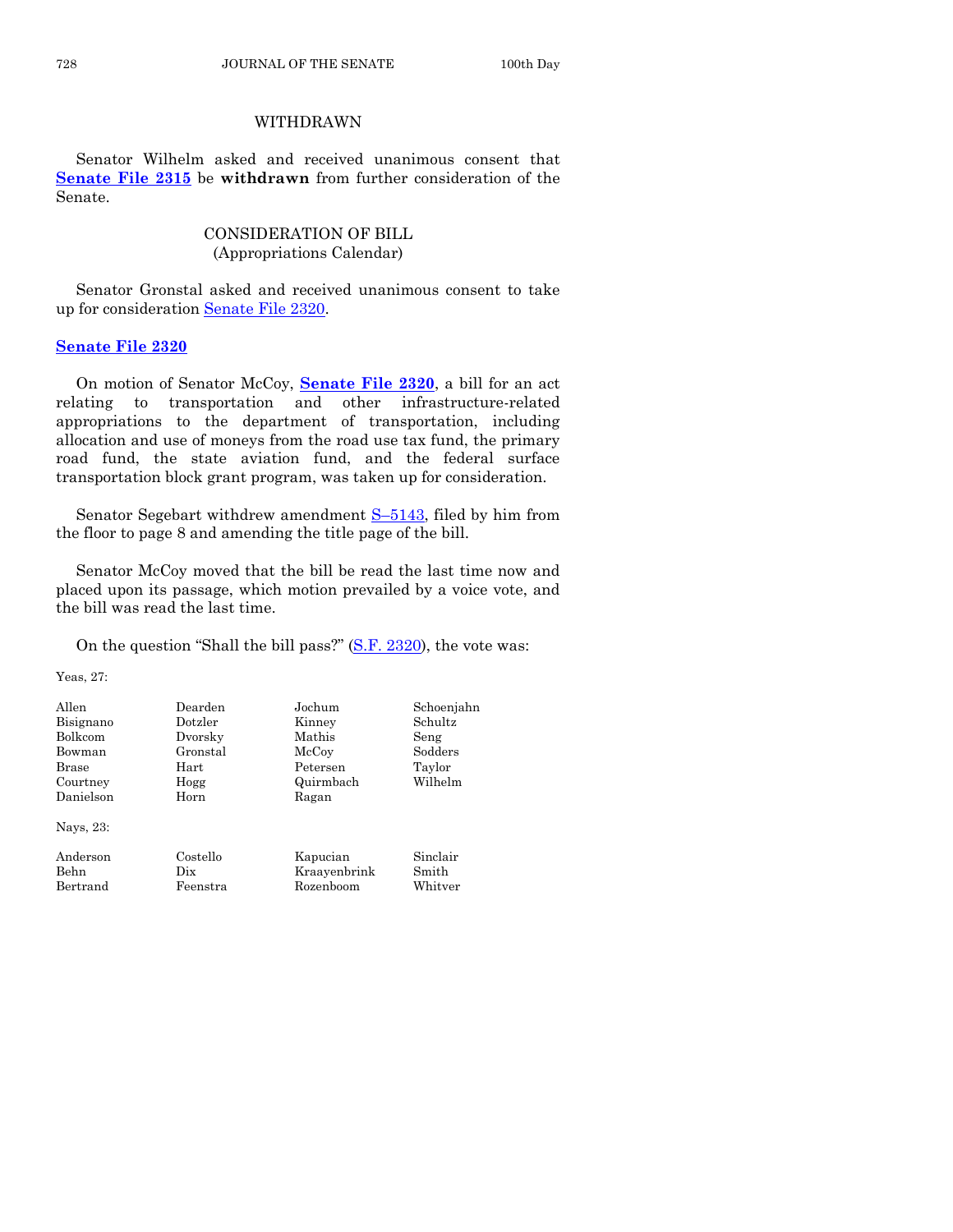| Breitbach | Garrett | Schneider | Zaun    |
|-----------|---------|-----------|---------|
| Chapman   | Guth    | Segebart  | Zumbach |
| Chelgren  | Johnson | Shipley   |         |

#### Absent, none.

The bill, having received a constitutional majority, was declared to have passed the Senate and the title was agreed to.

#### IMMEDIATELY MESSAGED

Senator Gronstal asked and received unanimous consent that **[Senate File 2320](http://coolice.legis.iowa.gov/Cool-ICE/default.asp?Category=billinfo&Service=Billbook&frame=1&GA=86&hbill=SF2320)** and **[House File 2454](http://coolice.legis.iowa.gov/Cool-ICE/default.asp?Category=billinfo&Service=Billbook&frame=1&GA=86&hbill=HF2454)** be **immediately messaged** to the House.

#### CONSIDERATION OF BILL (Appropriations Calendar)

Senator Gronstal asked and received unanimous consent to take up for consideration [House File 2439.](http://coolice.legis.iowa.gov/Cool-ICE/default.asp?Category=billinfo&Service=Billbook&frame=1&GA=86&hbill=HF2439)

#### **[House File 2439](http://coolice.legis.iowa.gov/Cool-ICE/default.asp?Category=billinfo&Service=Billbook&frame=1&GA=86&hbill=HF2439)**

On motion of Senator Danielson, **[House File 2439](http://coolice.legis.iowa.gov/Cool-ICE/default.asp?Category=billinfo&Service=Billbook&frame=1&GA=86&hbill=HF2439)**, a bill for an act relating to the distribution and permissible expenditures of the emergency communications service surcharge and the duties of the E911 communications council, with report of committee recommending amendment and passage, was taken up for consideration.

Senator Danielson offered amendment S–[5135,](http://coolice.legis.iowa.gov/Cool-ICE/default.asp?Category=billinfo&Service=Billbook&frame=1&GA=86&hbill=S5135) filed by the committee on Appropriations on April 18, 2016, to pages 4 and 5 of the bill, and moved its adoption.

Amendment  $S-5135$  $S-5135$  was adopted by a voice vote.

Senator Danielson moved that the bill be read the last time now and placed upon its passage, which motion prevailed by a voice vote, and the bill was read the last time.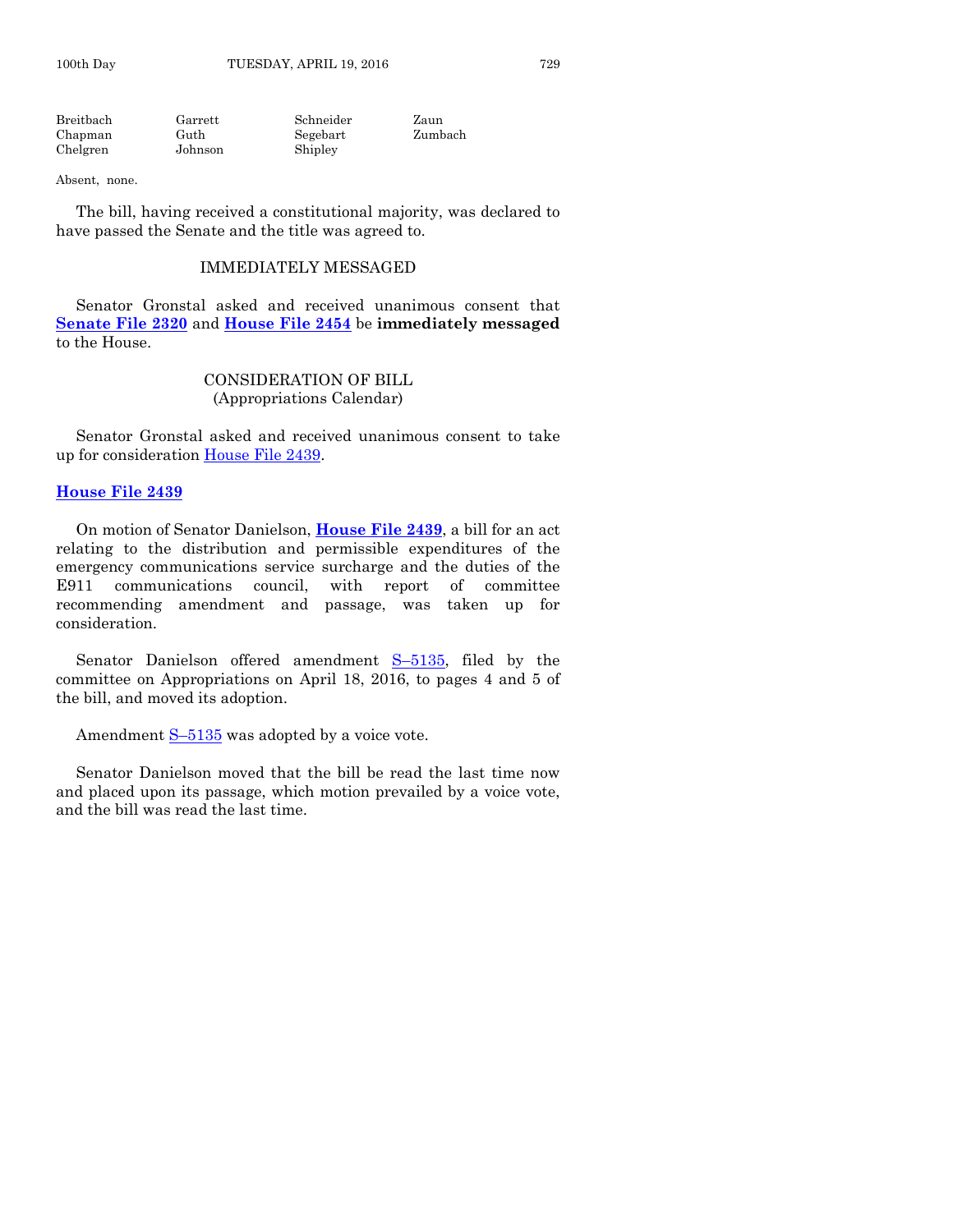# On the question "Shall the bill pass?" [\(H.F. 2439\)](http://coolice.legis.iowa.gov/Cool-ICE/default.asp?Category=billinfo&Service=Billbook&frame=1&GA=86&hbill=HF2439), the vote was:

Yeas, 50:

| Allen          | Danielson | Johnson      | Segebart |
|----------------|-----------|--------------|----------|
| Anderson       | Dearden   | Kapucian     | Seng     |
| Behn           | Dix       | Kinney       | Shipley  |
| Bertrand       | Dotzler   | Kraayenbrink | Sinclair |
| Bisignano      | Dvorsky   | Mathis       | Smith    |
| <b>Bolkcom</b> | Feenstra  | McCoy        | Sodders  |
| Bowman         | Garrett   | Petersen     | Taylor   |
| <b>Brase</b>   | Gronstal  | Quirmbach    | Whitver  |
| Breitbach      | Guth      | Ragan        | Wilhelm  |
| Chapman        | Hart      | Rozenboom    | Zaun     |
| Chelgren       | Hogg      | Schneider    | Zumbach  |
| Costello       | Horn      | Schoenjahn   |          |
| Courtney       | Jochum    | Schultz      |          |

Nays, none.

#### Absent, none.

The bill, having received a constitutional majority, was declared to have passed the Senate and the title was agreed to.

#### IMMEDIATELY MESSAGED

Senator Gronstal asked and received unanimous consent that **[House File 2439](http://coolice.legis.iowa.gov/Cool-ICE/default.asp?Category=billinfo&Service=Billbook&frame=1&GA=86&hbill=HF2439)** be **immediately messaged** to the House.

#### CONSIDERATION OF BILL (Ways and Means Calendar)

Senator Gronstal asked and received unanimous consent to take up for consideration [Senate File 2310.](http://coolice.legis.iowa.gov/Cool-ICE/default.asp?Category=billinfo&Service=Billbook&frame=1&GA=86&hbill=SF2310)

#### **[Senate File 2310](http://coolice.legis.iowa.gov/Cool-ICE/default.asp?Category=billinfo&Service=Billbook&frame=1&GA=86&hbill=SF2310)**

On motion of Senator Dotzler, **[Senate File 2310](http://coolice.legis.iowa.gov/Cool-ICE/default.asp?Category=billinfo&Service=Billbook&frame=1&GA=86&hbill=SF2310)**, a bill for an act modifying the rebate of sales and use tax to the owner or operator of a raceway facility, was taken up for consideration.

Senator Dotzler moved that the bill be read the last time now and placed upon its passage, which motion prevailed by a voice vote, and the bill was read the last time.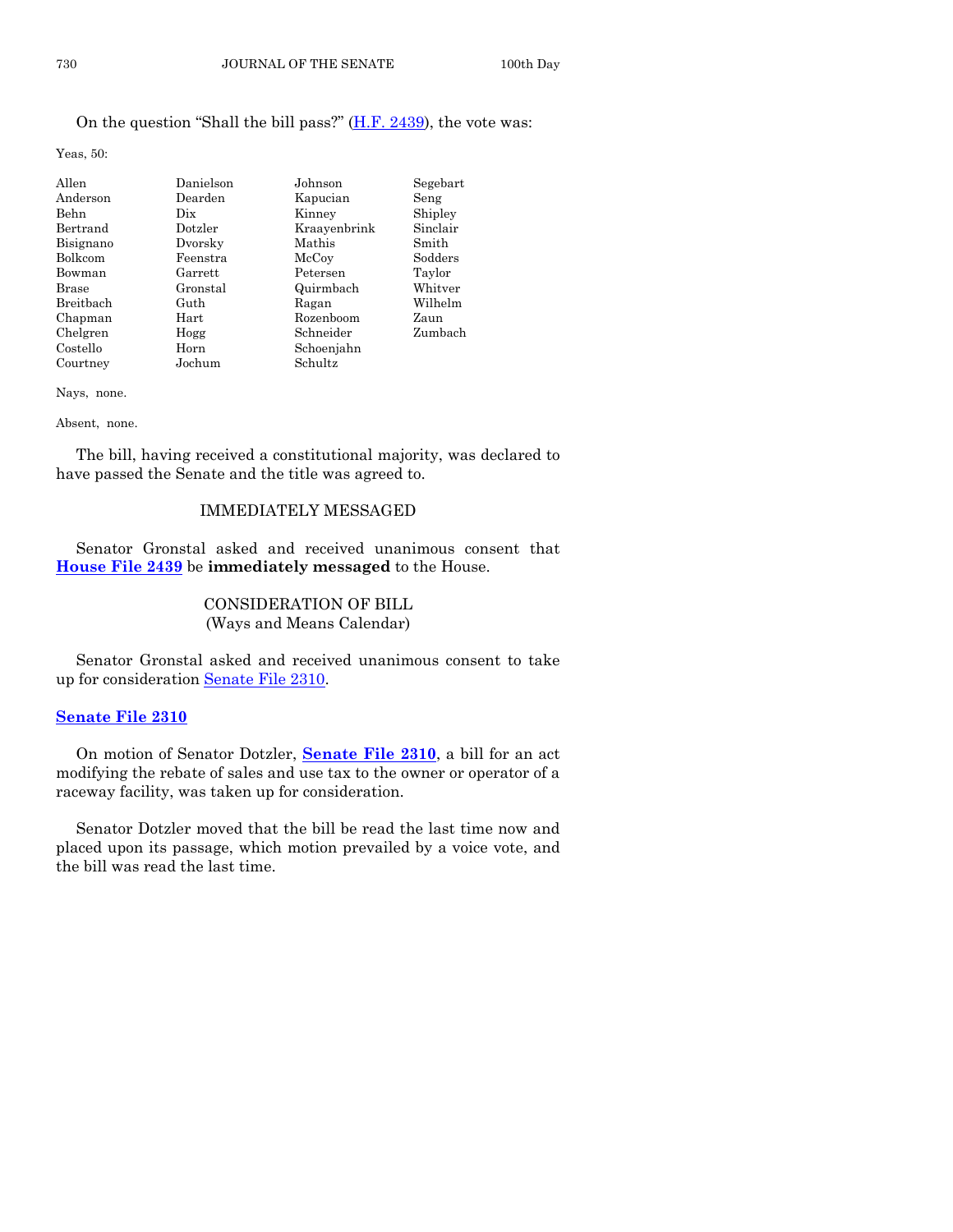# On the question "Shall the bill pass?" [\(S.F. 2310\)](http://coolice.legis.iowa.gov/Cool-ICE/default.asp?Category=billinfo&Service=Billbook&frame=1&GA=86&hbill=SF2310), the vote was:

Yeas, 21:

| Allen<br>Bisignano<br>Bolkcom<br>Brase<br>Courtney<br>Dvorsky                          | Gronstal<br>Hart<br>Hogg<br>Horn<br>Jochum<br>Kinney                             | Mathis<br>McCoy<br>Petersen<br>Ragan<br>Schoenjahn<br>Seng                                        | Sodders<br>Taylor<br>Wilhelm                    |
|----------------------------------------------------------------------------------------|----------------------------------------------------------------------------------|---------------------------------------------------------------------------------------------------|-------------------------------------------------|
| Nays, 29:                                                                              |                                                                                  |                                                                                                   |                                                 |
| Anderson<br>Behn<br>Bertrand<br>Bowman<br>Breithach<br>Chapman<br>Chelgren<br>Costello | Danielson<br>Dearden<br>Dix<br>Dotzler<br>Feenstra<br>Garrett<br>Guth<br>Johnson | Kapucian<br>Kraavenbrink<br>Quirmbach<br>Rozenboom<br>Schneider<br>Schultz<br>Segebart<br>Shipley | Sinclair<br>Smith<br>Whitver<br>Zaun<br>Zumbach |

Absent, none.

The bill, not having received a constitutional majority, was declared to have failed to pass the Senate.

#### RECESS

On motion of Senator Gronstal, the Senate recessed at 4:14 p.m. until 5:00 p.m.

# RECONVENED

The Senate reconvened at 5:19 p.m., President Jochum presiding.

# CONSIDERATION OF BILL (Appropriations Calendar)

Senator Gronstal asked and received unanimous consent to take up for consideration [Senate File 2323.](http://coolice.legis.iowa.gov/Cool-ICE/default.asp?Category=billinfo&Service=Billbook&frame=1&GA=86&hbill=SF2323)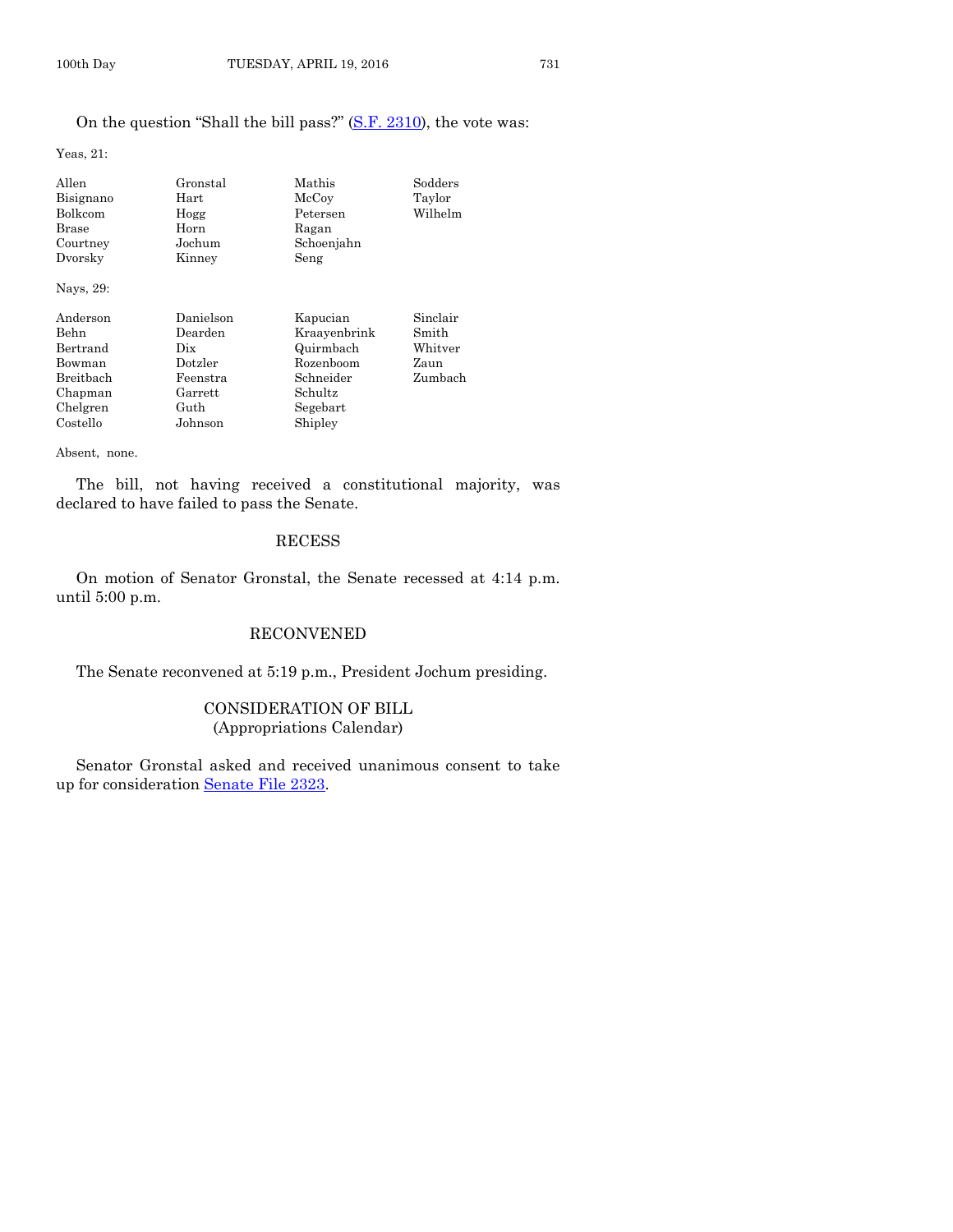#### **[Senate File 2323](http://coolice.legis.iowa.gov/Cool-ICE/default.asp?Category=billinfo&Service=Billbook&frame=1&GA=86&hbill=SF2323)**

On motion of Senator Schoenjahn, **[Senate File 2323](http://coolice.legis.iowa.gov/Cool-ICE/default.asp?Category=billinfo&Service=Billbook&frame=1&GA=86&hbill=SF2323)**, a bill for an act relating to the funding of, the operation of, and appropriation of moneys to the college student aid commission, the department for the blind, the department of education, and the state board of regents, providing for related matters, and including effective and applicability date provisions, was taken up for consideration.

Senator Sinclair withdrew amendment  $S-5137$ , filed by her from the floor to page 4 of the bill.

With the withdrawal of amendment  $S-5137$ , the Chair ruled amendment  $S-5140$ , filed by Senator Sinclair from the floor to page 1 of amendment S-[5137,](http://coolice.legis.iowa.gov/Cool-ICE/default.asp?Category=billinfo&Service=Billbook&frame=1&GA=86&hbill=S5137) out of order.

Senator Schoenjahn withdrew amendment S-[5138,](http://coolice.legis.iowa.gov/Cool-ICE/default.asp?Category=billinfo&Service=Billbook&frame=1&GA=86&hbill=S5138) filed by him from the floor to pages 4 and 27 of the bill.

Senator Schoenjahn offered amendment S–[5145,](http://coolice.legis.iowa.gov/Cool-ICE/default.asp?Category=billinfo&Service=Billbook&frame=1&GA=86&hbill=S5145) filed by him from the floor to pages 4, 23, and 27 of the bill, and moved its adoption.

A record roll call was requested.

On the question "Shall amendment  $S-5145$  $S-5145$  be adopted?" [\(S.F. 2323\)](http://coolice.legis.iowa.gov/Cool-ICE/default.asp?Category=billinfo&Service=Billbook&frame=1&GA=86&hbill=SF2323), the vote was:

Yeas, 50:

| Danielson | Johnson      | Segebart |
|-----------|--------------|----------|
| Dearden   | Kapucian     | Seng     |
| Dix       | Kinney       | Shipley  |
| Dotzler   | Kraayenbrink | Sinclair |
| Dvorsky   | Mathis       | Smith    |
| Feenstra  | McCoy        | Sodders  |
| Garrett   | Petersen     | Taylor   |
| Gronstal  | Quirmbach    | Whitver  |
| Guth      | Ragan        | Wilhelm  |
| Hart      | Rozenboom    | Zaun     |
| Hogg      | Schneider    | Zumbach  |
| Horn      | Schoenjahn   |          |
| Jochum    | Schultz      |          |
|           |              |          |

Nays, none.

Absent, none.

Amendment  $S-5145$  $S-5145$  was adopted.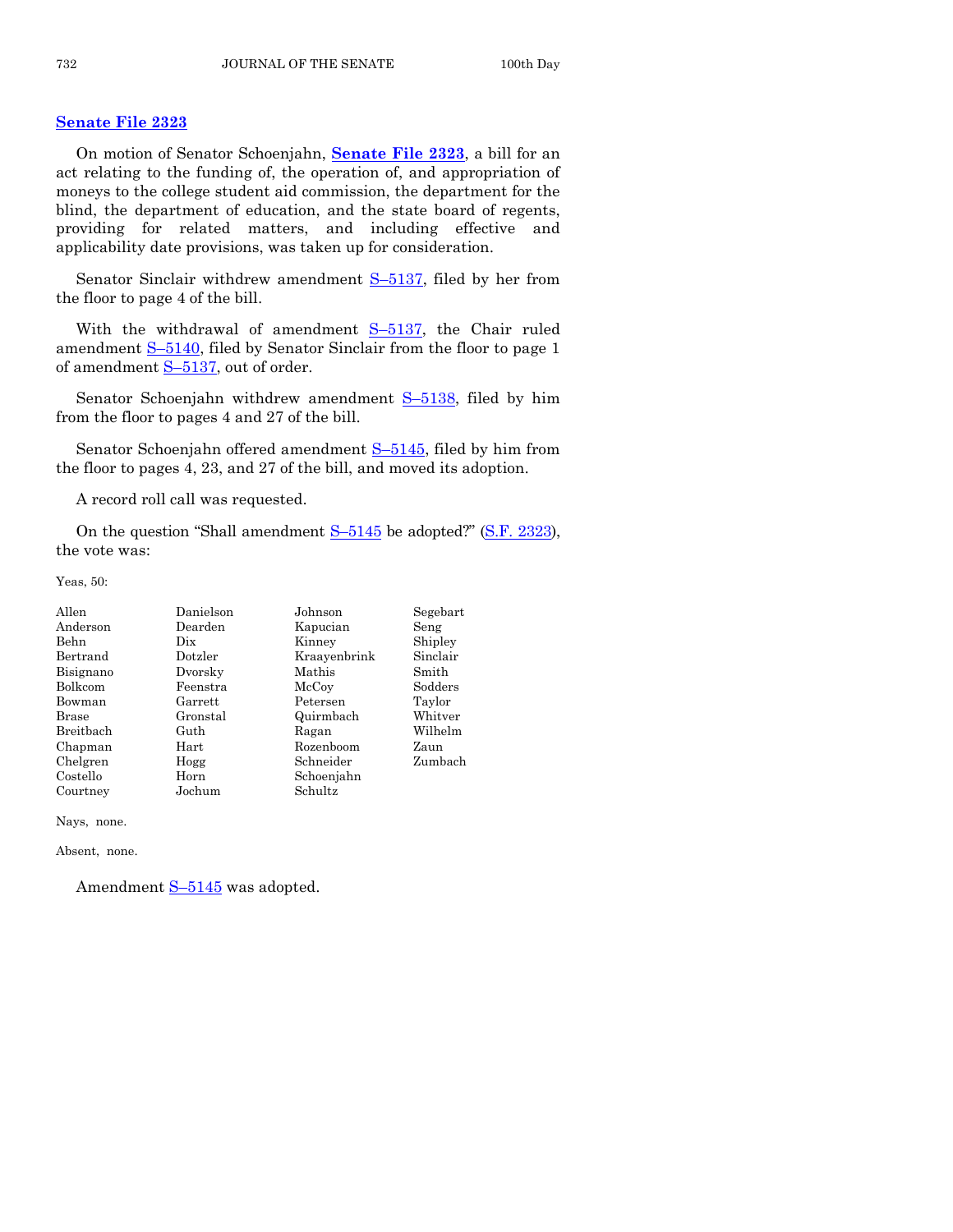Senator Rozenboom offered amendment S–[5139,](http://coolice.legis.iowa.gov/Cool-ICE/default.asp?Category=billinfo&Service=Billbook&frame=1&GA=86&hbill=S5139) filed by him from the floor to page 23 of the bill, and moved its adoption.

A record roll call was requested.

On the question "Shall amendment S–[5139](http://coolice.legis.iowa.gov/Cool-ICE/default.asp?Category=billinfo&Service=Billbook&frame=1&GA=86&hbill=S5139) be adopted?" [\(S.F. 2323\)](http://coolice.legis.iowa.gov/Cool-ICE/default.asp?Category=billinfo&Service=Billbook&frame=1&GA=86&hbill=SF2323), the vote was:

Yeas, 24:

| Anderson  | Costello | Kapucian     | Shipley  |
|-----------|----------|--------------|----------|
| Behn      | Dix      | Kraayenbrink | Sinclair |
| Bertrand  | Feenstra | Rozenboom    | Smith    |
| Breitbach | Garrett  | Schneider    | Whitver  |
| Chapman   | Guth     | Schultz      | Zaun     |
| Chelgren  | Johnson  | Segebart     | Zumbach  |

Nays, 26:

| Allen     | Dearden  | Jochum    | Schoenjahn |
|-----------|----------|-----------|------------|
| Bisignano | Dotzler  | Kinney    | Seng       |
| Bolkcom   | Dvorsky  | Mathis    | Sodders    |
| Bowman    | Gronstal | McCoy     | Taylor     |
| Brase     | Hart     | Petersen  | Wilhelm    |
| Courtney  | Hogg     | Quirmbach |            |
| Danielson | Horn     | Ragan     |            |

Absent, none.

Amendment  $S-5139$  $S-5139$  lost.

Senator Bowman asked and received unanimous consent to withdraw amendment S-[5144,](http://coolice.legis.iowa.gov/Cool-ICE/default.asp?Category=billinfo&Service=Billbook&frame=1&GA=86&hbill=S5144) filed by Senator Bowman, et al., from the floor to pages 23 and 30 of the bill.

Senator Schoenjahn moved that the bill be read the last time now and placed upon its passage, which motion prevailed by a voice vote, and the bill was read the last time.

On the question "Shall the bill pass?" [\(S.F. 2323\)](http://coolice.legis.iowa.gov/Cool-ICE/default.asp?Category=billinfo&Service=Billbook&frame=1&GA=86&hbill=SF2323), the vote was:

Yeas, 27:

| Allen     |
|-----------|
| Bertrand  |
| Bisignano |
| Bolkcom   |

Allen Danielson Horn Ragan Bisignano Dotzler Kinney Seng

Bearden Jochum Schoenjahn<br>Dotzler Kinney Seng Dvorsky Mathis Sodders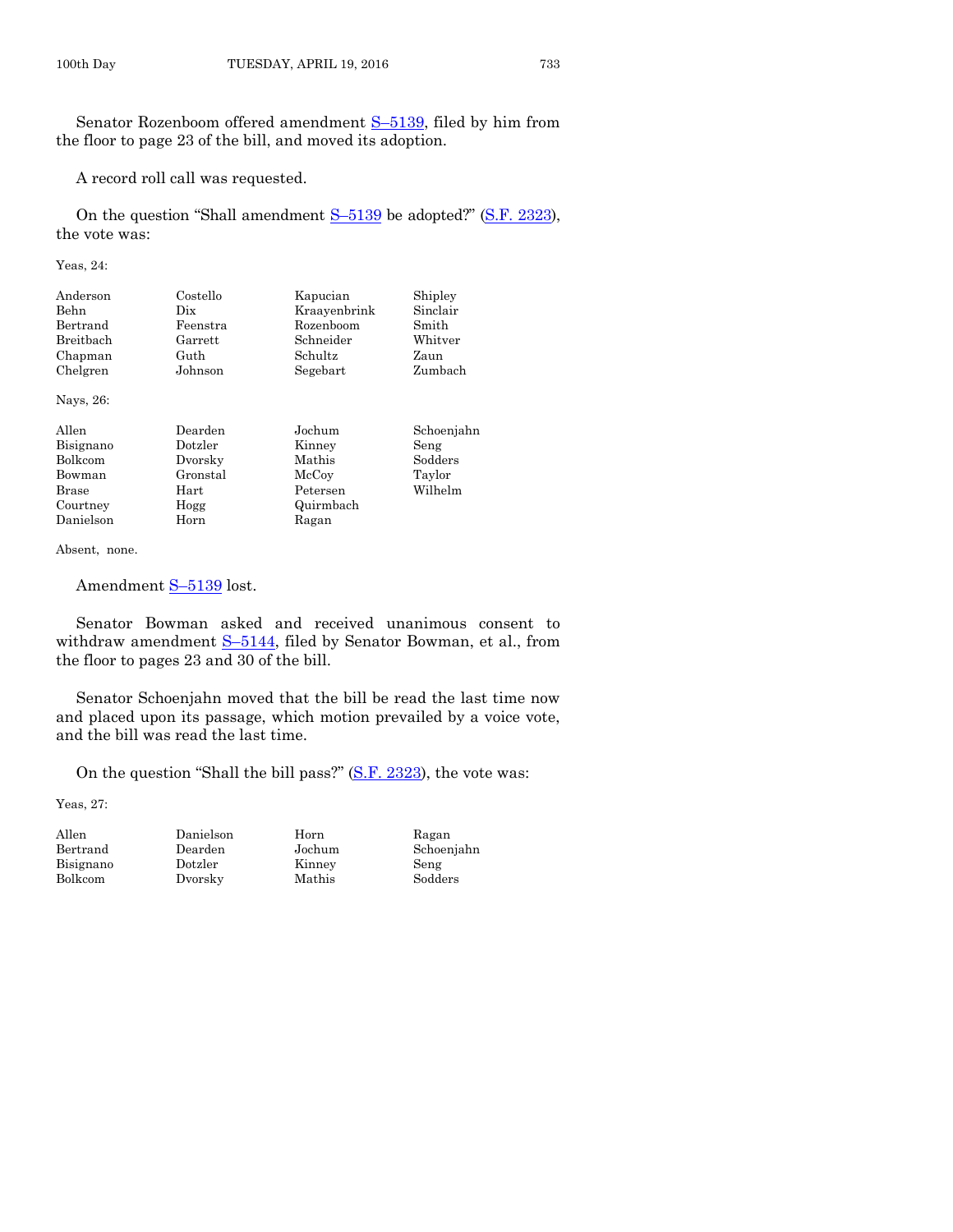| Gronstal | McCoy        | Taylor   |
|----------|--------------|----------|
| Hart     | Petersen     | Wilhelm  |
| Hogg     | Quirmbach    |          |
|          |              |          |
| Dix      | Kraayenbrink | Sinclair |
| Feenstra | Rozenboom    | Smith    |
| Garrett  | Schneider    | Whitver  |
| Guth     | Schultz      | Zaun     |
| Johnson  | Segebart     | Zumbach  |
| Kapucian | Shipley      |          |
|          |              |          |

Absent, none.

The bill, having received a constitutional majority, was declared to have passed the Senate and the title was agreed to.

# CONSIDERATION OF BILL (Ways and Means Calendar)

Senator Gronstal asked and received unanimous consent to take up for consideration [House File 2445.](http://coolice.legis.iowa.gov/Cool-ICE/default.asp?Category=billinfo&Service=Billbook&frame=1&GA=86&hbill=HF2445)

#### **[House File 2445](http://coolice.legis.iowa.gov/Cool-ICE/default.asp?Category=billinfo&Service=Billbook&frame=1&GA=86&hbill=HF2445)**

On motion of Senator Allen, **[House File 2445](http://coolice.legis.iowa.gov/Cool-ICE/default.asp?Category=billinfo&Service=Billbook&frame=1&GA=86&hbill=HF2445)**, a bill for an act excluding certain promotional play receipts from the definition of adjusted gross receipts for purposes of the wagering tax on gambling games and relating to other matters involving gambling games regulation, with report of committee recommending passage, was taken up for consideration.

Senator Petersen withdrew amendment  $S-5141$ , filed by her from the floor to page 1 of the bill.

Senator Allen moved that the bill be read the last time now and placed upon its passage, which motion prevailed by a voice vote, and the bill was read the last time.

On the question "Shall the bill pass?"  $(H.F. 2445)$ , the vote was:

Yeas, 38:

| Allen    |  |
|----------|--|
| Anderson |  |
| Bertrand |  |

Dearden Kinney Shipley<br>Dix Kraayenbrink Sinclair Kraayenbrink Dotzler Mathis Smith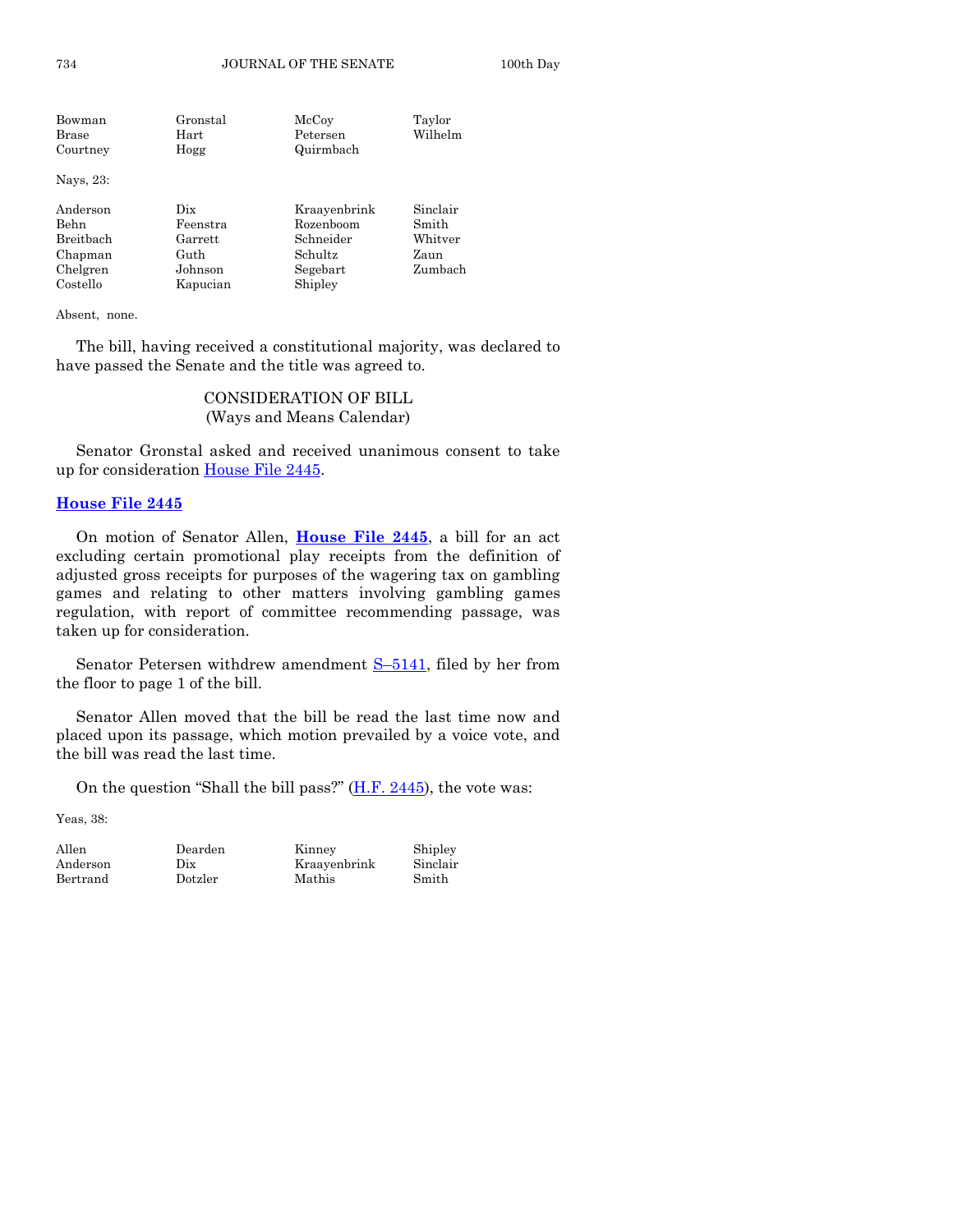Bisignano Dvorsky McCoy Sodders Bowman Gronstal Ragan Taylor Brase Hart Schneider Breitbach Horn Schoenjahn Wilhelm Chelgren Jochum Schultz Zumbach Courtney Johnson Segebart Danielson Kapucian Seng Nays, 12: Behn Costello Guth Quirmbach Bolkcom Feenstra Hogg Rozenboom

Chapman Garrett Petersen Zaun

Absent, none.

The bill, having received a constitutional majority, was declared to have passed the Senate and the title was agreed to.

#### IMMEDIATELY MESSAGED

Senator Gronstal asked and received unanimous consent that **[Senate File 2323](http://coolice.legis.iowa.gov/Cool-ICE/default.asp?Category=billinfo&Service=Billbook&frame=1&GA=86&hbill=SF2323)** and **[House File 2445](http://coolice.legis.iowa.gov/Cool-ICE/default.asp?Category=billinfo&Service=Billbook&frame=1&GA=86&hbill=HF2445)** be **immediately messaged** to the House.

#### ADJOURNMENT

On motion of Senator Gronstal, the Senate adjourned at 6:11 p.m. until 9:00 a.m., Wednesday, April 20, 2016.

#### **APPENDIX**

#### CERTIFICATE OF RECOGNITION

The Secretary of the Senate issued the following certificate of recognition:

Margaret Tinsman, Bettendorf—For celebrating her 80th birthday. Senator Smith.

# REPORT OF COMMITTEE MEETING

**WAYS AND MEANS**

**Convened:** Tuesday, April 19, 2016, 2:10 p.m.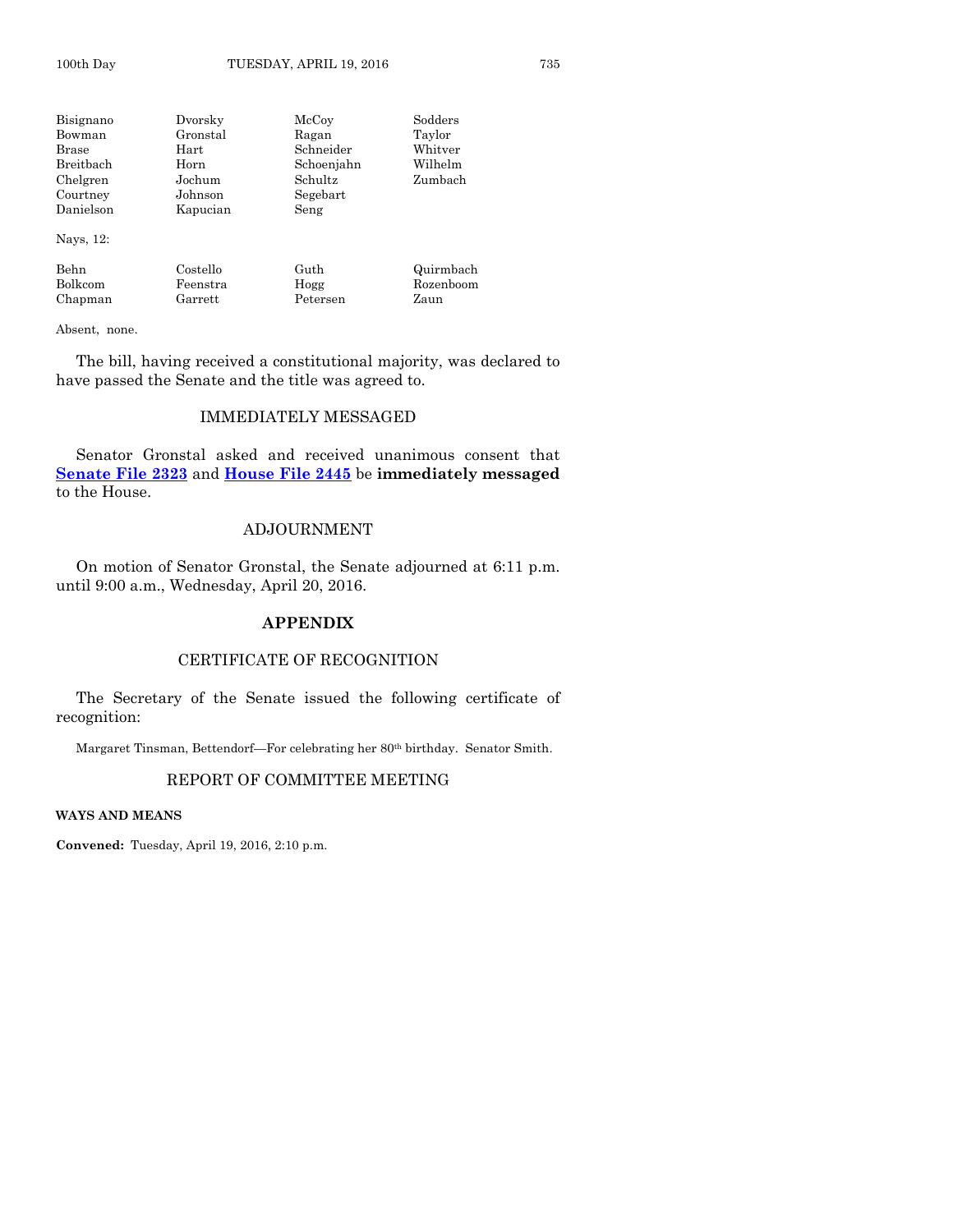**Members Present:** Bolkcom, Chair; Allen, Vice Chair; Feenstra, Ranking Member; Anderson, Behn, Breitbach, Dotzler, Hogg, Jochum, McCoy, Petersen, Quirmbach, Schultz, Seng, and Smith.

**Members Absent:** None.

**Committee Business:** Passed [HF 2443,](http://coolice.legis.iowa.gov/Cool-ICE/default.asp?Category=billinfo&Service=Billbook&frame=1&GA=86&hbill=HF2443) as amended; and approve[d SSB 3168.](http://coolice.legis.iowa.gov/Cool-ICE/default.asp?Category=billinfo&Service=Billbook&frame=1&GA=86&hbill=SSB3168)

**Adjourned:** 3:05 p.m.

#### INTRODUCTION OF RESOLUTION

**[Senate Resolution 118](http://coolice.legis.iowa.gov/Cool-ICE/default.asp?Category=billinfo&Service=Billbook&frame=1&GA=86&hbill=SR118)**, by committee on Rules and Administration, a resolution supporting the federal Renewable Fuel Standard.

Read first time under Rule 28 and **placed on calendar**.

#### INTRODUCTION OF BILLS

**[Senate File 2324](http://coolice.legis.iowa.gov/Cool-ICE/default.asp?Category=billinfo&Service=Billbook&frame=1&GA=86&hbill=SF2324)**, by committee on Appropriations, a bill for an act relating to and making appropriations to state departments and agencies from the rebuild Iowa infrastructure fund, the state bond repayment fund, the technology reinvestment fund, and the prison bonding fund, providing for related matters, and including effective date and retroactive applicability provisions.

Read first time under Rule 28 and **placed on Appropriations calendar**.

**[Senate File 2325](http://coolice.legis.iowa.gov/Cool-ICE/default.asp?Category=billinfo&Service=Billbook&frame=1&GA=86&hbill=SF2325)**, by committee on Ways and Means, a bill for an act amending the sales and use tax exemption for the sale of goods and services furnished in fulfillment of a written construction contract with a nonprofit hospital, and including effective date and retroactive applicability provisions.

Read first time under Rule 28 and **placed on Ways and Means calendar**.

#### SUBCOMMITTEE ASSIGNMENT

#### **[House File 2455](http://coolice.legis.iowa.gov/Cool-ICE/default.asp?Category=billinfo&Service=Billbook&frame=1&GA=86&hbill=HF2455)**

APPROPRIATIONS: Dotzler, Chair; Dvorsky and Schneider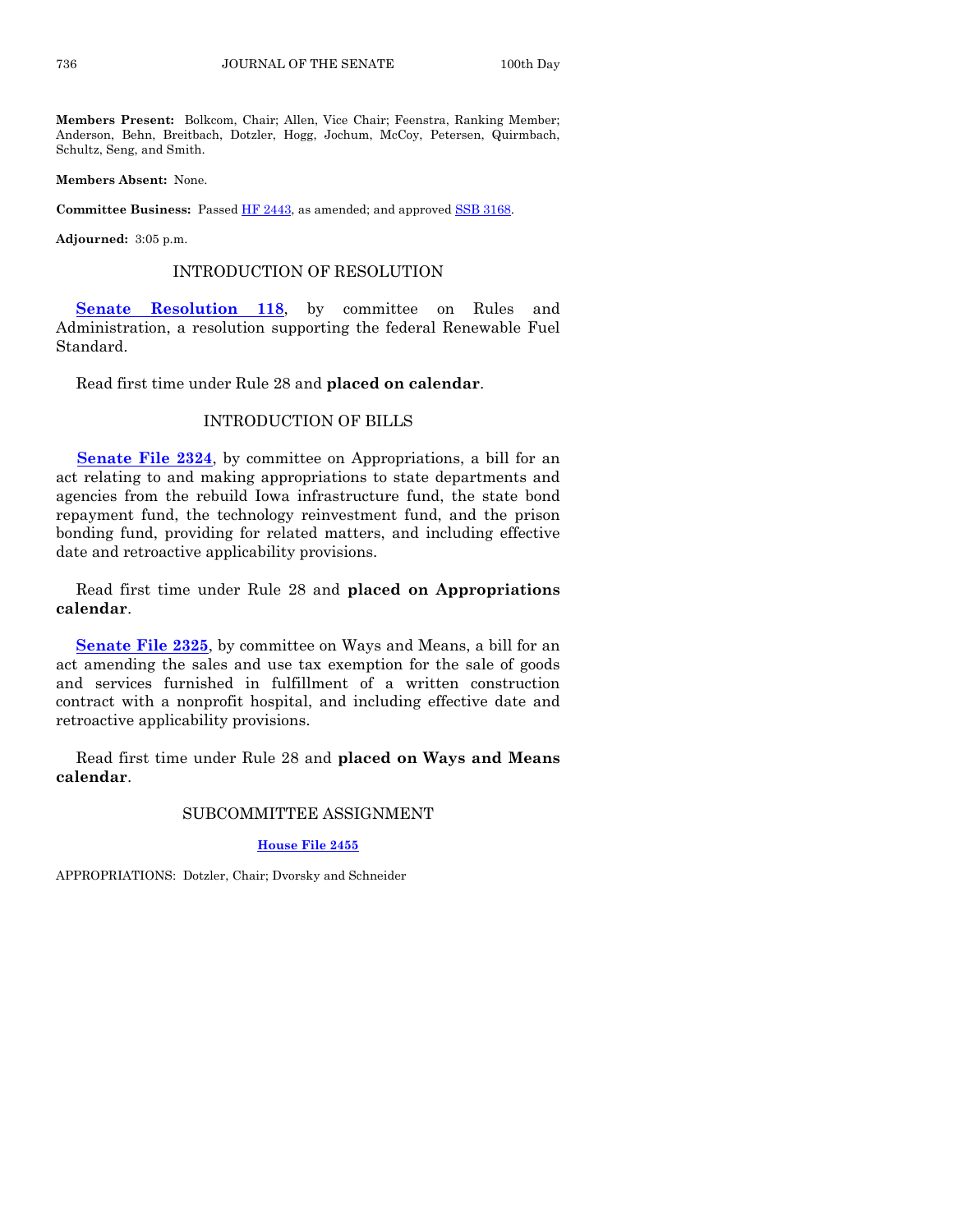#### FINAL COMMITTEE REPORTS OF BILL ACTION

#### **APPROPRIATIONS**

**Bill Title: \***[SENATE FILE 2324](http://coolice.legis.iowa.gov/Cool-ICE/default.asp?Category=billinfo&Service=Billbook&frame=1&GA=86&hbill=SF2324) [\(SSB 3188\)](http://coolice.legis.iowa.gov/Cool-ICE/default.asp?Category=billinfo&Service=Billbook&frame=1&GA=86&hbill=SSB3188), a bill for an act relating to and making appropriations to state departments and agencies from the rebuild Iowa infrastructure fund, the state bond repayment fund, the technology reinvestment fund, and the prison bonding fund, providing for related matters, and including effective date and retroactive applicability provisions.

#### **Recommendation:** APPROVED COMMITTEE BILL.

**Final Vote:** Ayes, 13: Dvorsky, Danielson, Bisignano, Bolkcom, Brase, Courtney, Dotzler, Hogg, Mathis, McCoy, Ragan, Schoenjahn, and Wilhelm. Nays, 8: Chapman, Garrett, Kapucian, Kraayenbrink, Rozenboom, Schneider, Segebart, and Zumbach. Absent, none.

#### **Fiscal Note:** NOT REQUIRED UNDER JOINT RULE 17.

\*Pursuant to Rule 40, the Legislative Services Agency reported nonsubstantive changes to the members of the Appropriations Committee on Senate [File 2324,](http://coolice.legis.iowa.gov/Cool-ICE/default.asp?Category=billinfo&Service=Billbook&frame=1&GA=86&hbill=SF2324) and they were attached to the committee report.

#### **ALSO:**

**Bill Title:** [HOUSE FILE 2455,](http://coolice.legis.iowa.gov/Cool-ICE/default.asp?Category=billinfo&Service=Billbook&frame=1&GA=86&hbill=HF2455) a bill for an act making appropriations to the department of cultural affairs, the economic development authority, the Iowa finance authority, the public employment relations board, the department of workforce development, and the state board of regents and certain regents institutions.

#### **Recommendation:** DO PASS.

**Final Vote:** Ayes, 13: Dvorsky, Danielson, Bisignano, Bolkcom, Brase, Courtney, Dotzler, Hogg, Mathis, McCoy, Ragan, Schoenjahn, and Wilhelm. Nays, 8: Chapman, Garrett, Kapucian, Kraayenbrink, Rozenboom, Schneider, Segebart, and Zumbach. Absent, none.

#### **Fiscal Note:** NOT REQUIRED UNDER JOINT RULE 17.

#### **RULES AND ADMINISTRATION**

**Bill Title: [\\*SENATE RESOLUTION 118](http://coolice.legis.iowa.gov/Cool-ICE/default.asp?Category=billinfo&Service=Billbook&frame=1&GA=86&hbill=SR118) (formerly [SR 110\)](http://coolice.legis.iowa.gov/Cool-ICE/default.asp?Category=billinfo&Service=Billbook&frame=1&GA=86&hbill=SR110), a resolution supporting** the federal Renewable Fuel Standard.

#### **Recommendation:** APPROVED COMMITTEE BILL.

**Final Vote:** Ayes, 11: Gronstal, Jochum, Dix, Chapman, Courtney, Dearden, Dvorsky, Guth, Ragan, Sodders, and Whitver. Nays, none. Absent, none.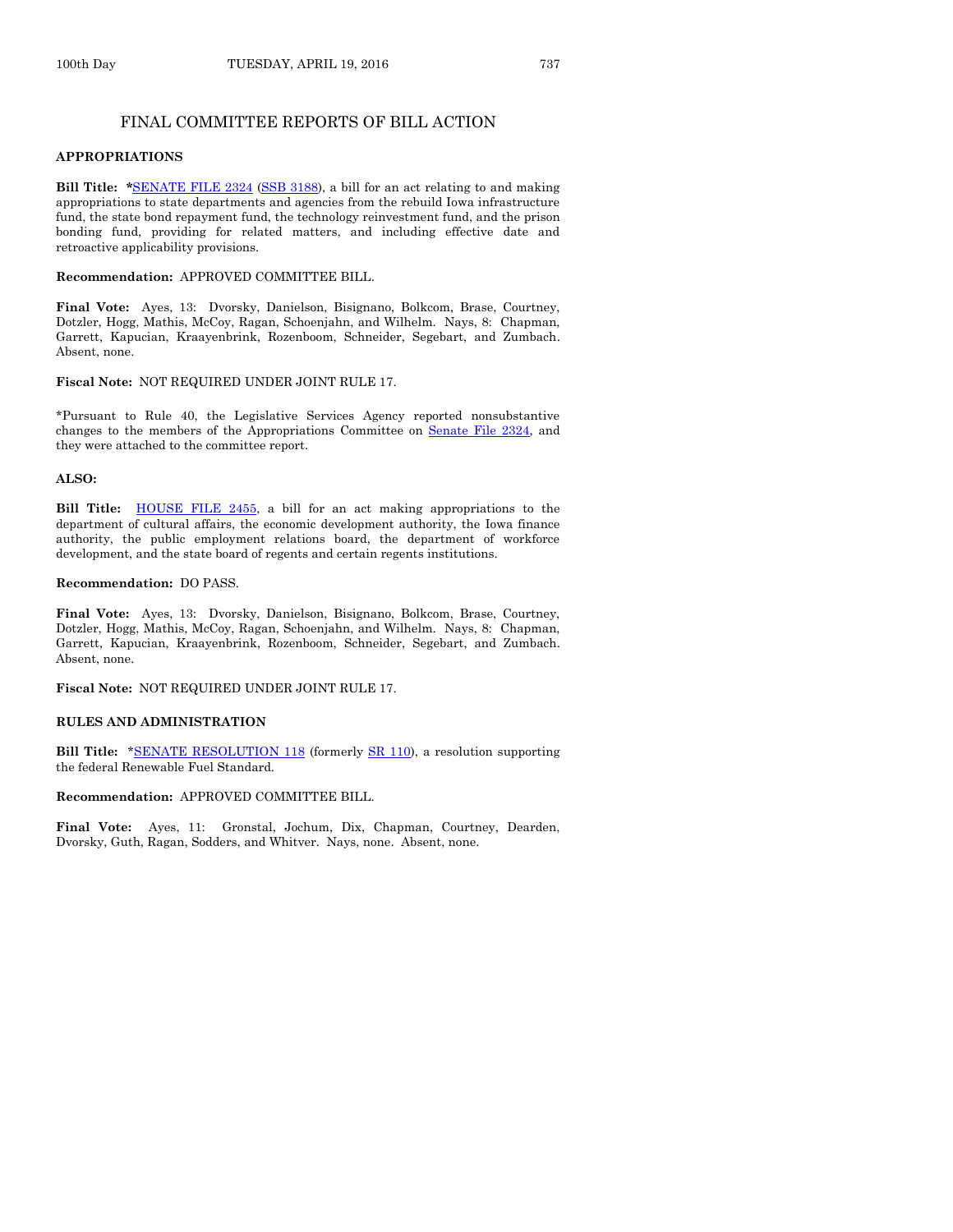## **Fiscal Note:** NOT REQUIRED UNDER JOINT RULE 17.

\*Pursuant to Rule 40, the Legislative Services Agency reported nonsubstantive changes to the members of the Rules and Administration Committee on [Senate](http://coolice.legis.iowa.gov/Cool-ICE/default.asp?Category=billinfo&Service=Billbook&frame=1&GA=86&hbill=SR118)  [Resolution 118,](http://coolice.legis.iowa.gov/Cool-ICE/default.asp?Category=billinfo&Service=Billbook&frame=1&GA=86&hbill=SR118) and they were attached to the committee report.

#### **WAYS AND MEANS**

**Bill Title: \***[SENATE FILE 2325](http://coolice.legis.iowa.gov/Cool-ICE/default.asp?Category=billinfo&Service=Billbook&frame=1&GA=86&hbill=SF2325) [\(SSB 3168\),](http://coolice.legis.iowa.gov/Cool-ICE/default.asp?Category=billinfo&Service=Billbook&frame=1&GA=86&hbill=SSB3168) a bill for an act amending the sales and use tax exemption for the sale of goods and services furnished in fulfillment of a written construction contract with a nonprofit hospital, and including effective date and retroactive applicability provisions.

## **Recommendation:** APPROVED COMMITTEE BILL.

**Final Vote:** Ayes, 15: Bolkcom, Allen, Feenstra, Anderson, Behn, Breitbach, Dotzler, Hogg, Jochum, McCoy, Petersen, Quirmbach, Schultz, Seng, and Smith. Nays, none. Absent, none.

# **Fiscal Note:** NOT REQUIRED UNDER JOINT RULE 17.

\*Pursuant to Rule 40, the Legislative Services Agency reported nonsubstantive changes to the members of the Ways and Means Committee on Senate [File 2325,](http://coolice.legis.iowa.gov/Cool-ICE/default.asp?Category=billinfo&Service=Billbook&frame=1&GA=86&hbill=SF2325) and they were attached to the committee report.

#### **ALSO:**

**Bill Title:** [HOUSE FILE 2443,](http://coolice.legis.iowa.gov/Cool-ICE/default.asp?Category=billinfo&Service=Billbook&frame=1&GA=86&hbill=HF2443) a bill for an act relating to the programs and duties of the economic development authority by making changes relative to the use of life cycle cost analyses, by making technical changes related to the high quality jobs program, by making changes relative to authority assistance for certain federal small business programs, by allowing counties, cities, and the authority to amend certain economic development enterprise zones agreements, and by making changes to the historic preservation and cultural and entertainment district tax credit, including transferring administrative oversight of the tax credit from the department of cultural affairs to the economic development authority, and including effective date provisions.

**Recommendation:** AMEND AND DO PASS, AS PROVIDED IN AMENDMENT S–[5146.](http://coolice.legis.iowa.gov/Cool-ICE/default.asp?Category=billinfo&Service=Billbook&frame=1&GA=86&hbill=S5146)

**Final Vote:** Ayes, 15: Bolkcom, Allen, Feenstra, Anderson, Behn, Breitbach, Dotzler, Hogg, Jochum, McCoy, Petersen, Quirmbach, Schultz, Seng, and Smith. Nays, none. Absent, none.

**Fiscal Note:** NOT REQUIRED UNDER JOINT RULE 17.

#### MOTION TO RECONSIDER FILED

MADAM PRESIDENT, I move to reconsider the vote by which [Senate File](http://coolice.legis.iowa.gov/Cool-ICE/default.asp?Category=billinfo&Service=Billbook&frame=1&GA=86&hbill=SF2310) 2310 failed to pass the Senate on Tuesday, April 19, 2016.

WILLIAM A. DOTZLER, JR.